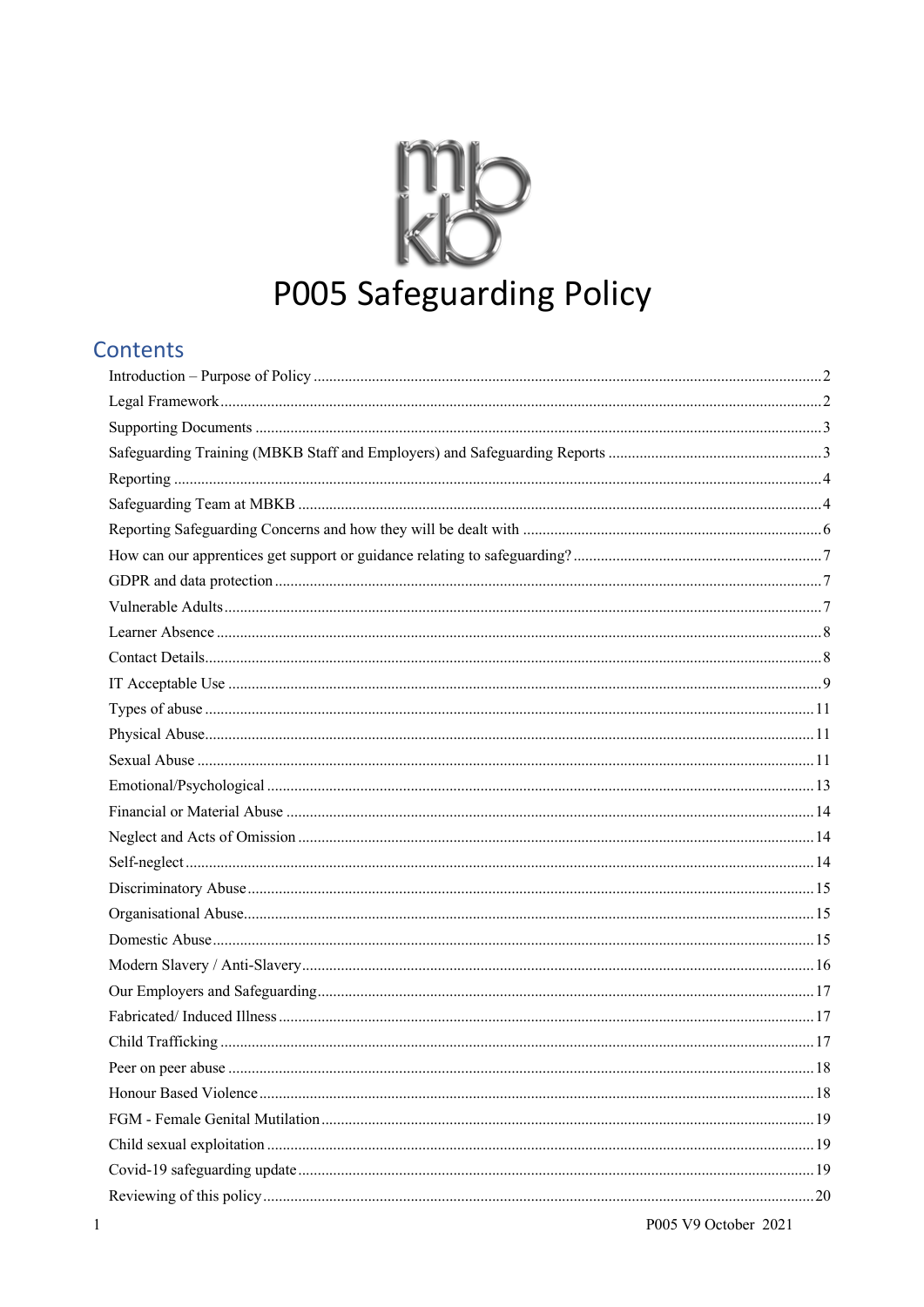# **Introduction – Purpose of Policy**

This policy applies to anyone working on behalf of MBKB, including the senior management team and the board of Governors, paid staff, volunteers, agency or associate staff, employers and learners.

The purpose of this safeguarding policy is:

- To protect children, young people and adults (including vulnerable adults) who work with MBKB from harm. This includes the children of adults who work with us
- To provide staff and volunteers, as well as children, young people and their families, with the overarching principles that guide our approach to child protection.
- To raise awareness for all team members of their responsibilities in identifying and reporting safeguarding concerns. It also ensures structured procedures are understood by team members and followed in cases where harm or abuse is suspected.
- To promote wellbeing for children, young people, and all adults MBKB work with.

MBKB promote this policy at all times by encouraging safe working practices and raising awareness of safeguarding amongst all team members, employers, apprentices and third parties. MBKB are committed to ensuring our safeguarding policies and procedures are compliant with current legislation and guidance. This policy is explained at induction, and we inform team members that it is their legal duty to adhere to and promote it at all times. It is issued to and discussed with apprentices and employers as part of enrolment; This is recorded on the commitment statement which is signed by the employer, learner and MBKB.

The Children Act 1989, defines a child as 'anyone who has not yet reached their 18th birthday, even if they are living independently, are a member of the armed forces or is in hospital.

#### **Legal Framework**

This policy has been drawn up on the basis of legislation, policy and guidance that seeks to protect children, young people and adults (including vulnerable adults) in England. This legislation and guidance includes:

- 'Keeping Children Safe in Education' 'KCSIE' (DfE, September 2020, and updated Sept 2021)
- 'Working Together to Safeguard Children' (DfE, July 2018)
- 'What to do if you're worried a child Is being abused advice for practitioners' (March 2015)
- The Children's Act 1989 and 2004
- The Education Act 2002
- Sexual offences Act 2003
- The Care Act 2014
- 'Signs, symptoms and effects of child abuse and neglect', NSPCC factsheet (https://www.nspcc.org.uk/preventing-abuse/signs-symptoms-effects/)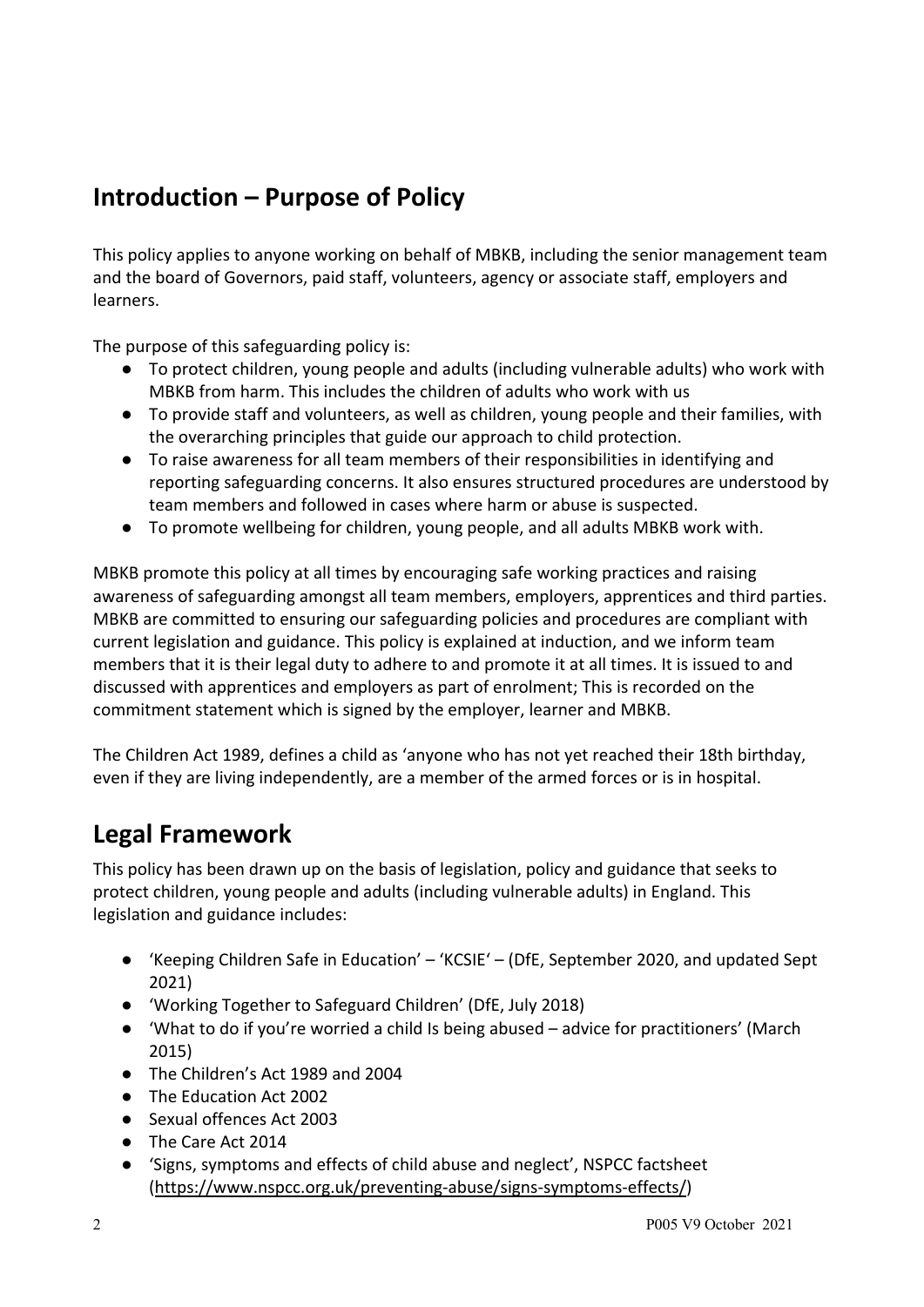- West Midlands Child Protection and Safeguarding Procedures Manual (http://westmidlands.procedures.org.uk/)
- Safeguarding Vulnerable Groups Act 2006
- Modern Slavery Act 2015
- West Midlands 'see me hear me' framework (https://www.seeme-hearme.org.uk/)
- Malicious Communications Act 1988
- General Data Protection Regulation 2018

A summary of the key legislation is available from nspcc.org.uk/learning.

#### **Supporting Documents**

This policy statement should be read alongside our organisational policies, procedures, guidance and other related documents, including:

- Whistleblowing policy
- Prevent Policy
- Social Media and E-safety policy
- Employee IT policy
- IT acceptable use policy
- Safer recruitment and selection policy
- Anti Bullying Policy
- Code of Conduct
- Managing allegations including complaints

# **Safeguarding Training (MBKB Staff and Employers) and Safeguarding Reports**

 At staff induction, team members are trained on and introduced to this policy. They are also issued with a team handbook and copy of all our policies. Prior to team meetings, team members complete a safeguarding questionnaire, answers are then analysed and specific safeguarding training is then designed and delivered at the team meeting based on this. Team members are also updated on changes in practice, legislation and any new/ further guidance.

All team members, including volunteers or temporary staff, undertake Safeguarding in Education Training at level 1. This is refreshed every 2 years. Members of the Safeguarding team undertake 'Further child protection' training at level 2 and this is refreshed every 2 years. All members of the Safeguarding team, along with several members of the Senior Team, have also completed Mental Health qualifications.

As part of our employer onboarding process, all employers are required to complete the MBKB ONA (Organisational Needs Analysis). Within this we question their understanding of and commitment to safeguarding. Each employer must commit to comply with our Safeguarding policy, as detailed in our Apprenticeship Services agreement.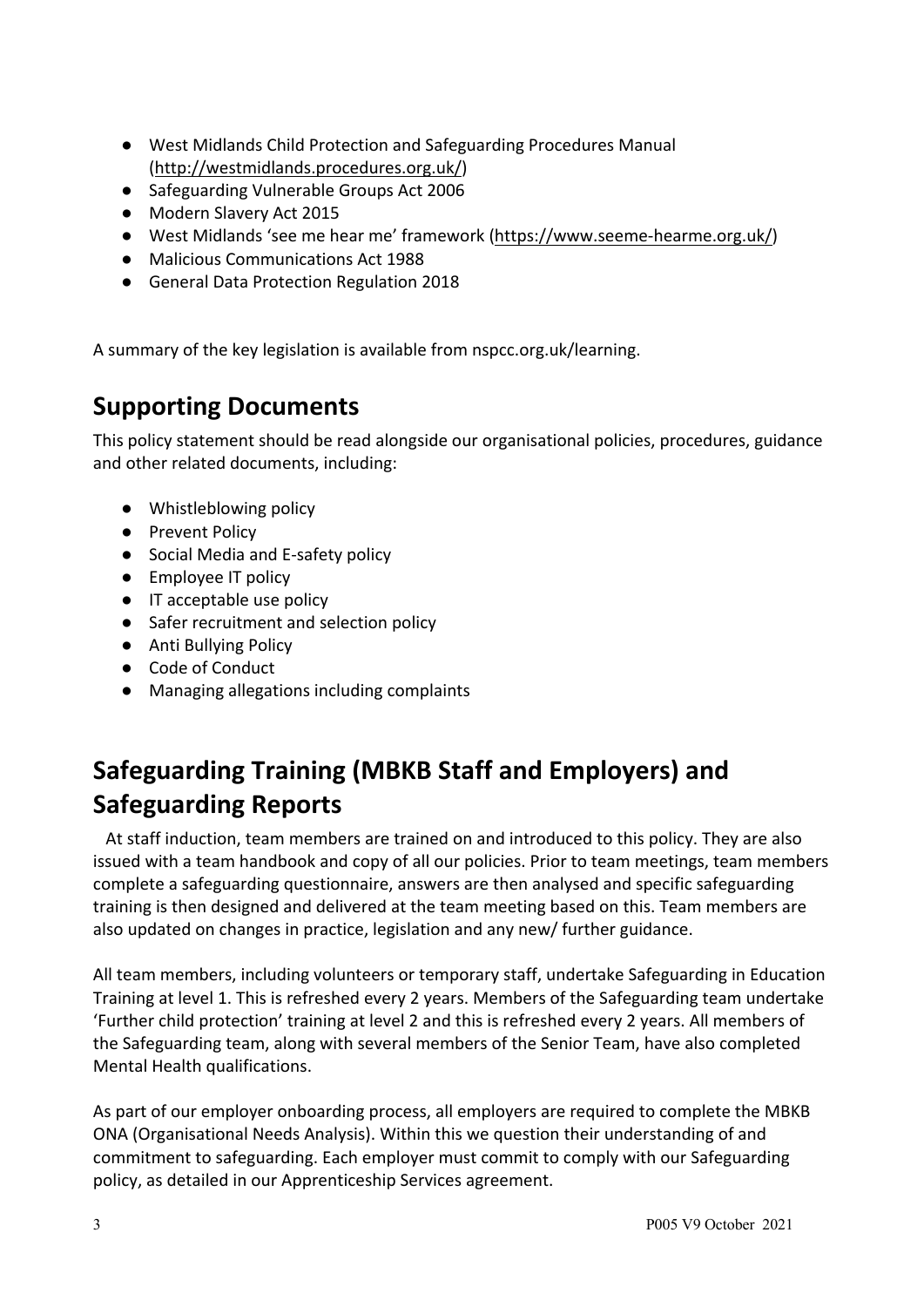Within our Onboarding phase we issue and explain our Safeguarding policy as part of a detailed induction, to both the Apprentice and Employer; a copy of our policy is also stored in the eportfolio system we use.

# **Reporting**

Quarterly safeguarding reports are created by our Safeguarding Manager for dissemination into our Senior Team Meetings and shared with the Board of Governors. This report will identify any trends in safeguarding issues, assess the impact of the last quarter's training and plan training for the next quarter. This ensures a 'joined-up' approach to safeguarding our learners. In addition to this, once cases/ concerns are closed, the safeguarding team reviews conclusions and impact of measures taken to ensure continuous monitoring and evaluation of safeguarding procedures.

# **Safeguarding Team at MBKB**

MBKB has three Designated Safeguarding Officers; A lead and two deputies. We also have a designated email address which is monitored 24/7 – welfare@mbkbgroup.com. A copy of this policy is on our website and widely available to all parties we work with.

MBKB Safeguarding Manager (Designated Lead) - Katie Biggs

MBKB Deputy designated safeguarding leads – Julie Fellows and Danni Northall

Lead Board of Governors for Safeguarding- David Guy

Senior Management Team with further child protection training (in addition to safeguarding team) - Lisa Elcocks and Sarah Watkins

Team members with Mental Health First Aid Training- Katie Biggs, Sarah Watkins, Danni Northall, Lisa Elcocks and Julie Fellows

It must be recognised that, despite specific safeguarding roles listed above, all individuals have a duty to safeguard children, and the child's safety and welfare is paramount. Therefore, it is your duty and responsibility to ensure that you report any concerns immediately, following the procedure listed within this policy.

#### **MBKB believe and recognise that:**

- Children, young people and adults should never experience abuse of any kind
- MBKB have a responsibility to promote the welfare of all children, young people and adults (including vulnerable adults), to keep them safe and to practise in a way that protects them.
- The welfare of children is paramount in all the work we do and in all the decisions we take
- All children, regardless of age, disability, gender reassignment, race, religion or belief, sex, or sexual orientation have an equal right to protection from all types of harm or abuse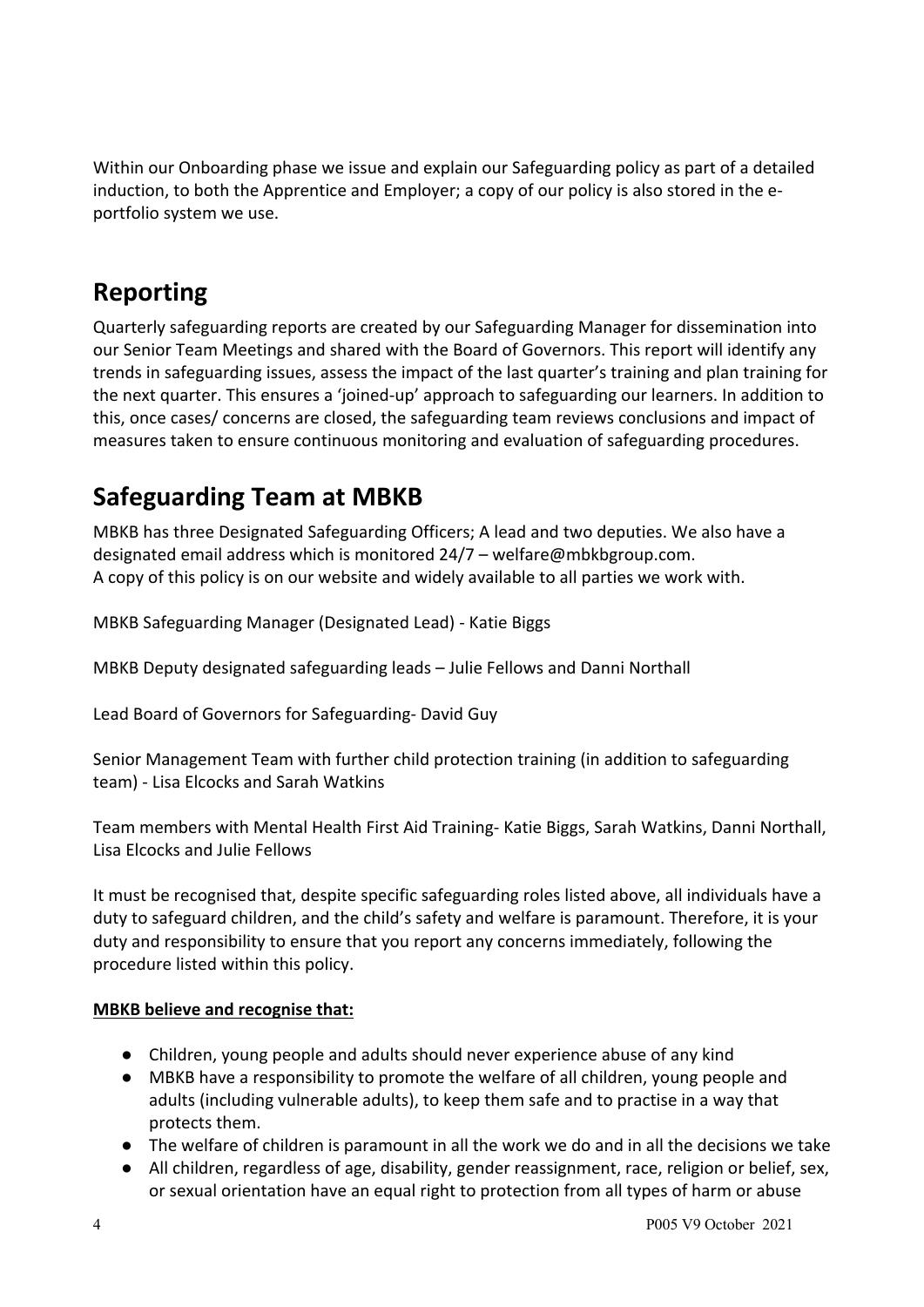- Some children are additionally vulnerable because of the impact of previous experiences, their level of dependency, communication needs or other issues
- Working in partnership with children, young people, apprentices, employers and other agencies is essential in promoting young people's welfare
- The importance of working together as a team to safeguard children and vulnerable adults, and accept the shared sense of responsibility across all agencies working with children and adults to safeguard them. We appreciate the vital importance of a 'joined up approach', and our safeguarding team has received detailed training on making safeguarding referrals.
- Even if MBKB have not received reports of sexual harassment and/or sexual violence or abuse (including online), we must assume that this is taking place and is happening within our provision. All kinds of sexual harassment will be taken seriously, recognised and addressed by MBKB.

#### **MBKB will seek to keep children, young people and adults (including vulnerable adults) safe by:**

- Valuing, listening to and respecting them
- Appointing a Designated Safeguarding Lead for Children, Young people and adults, a deputy lead and a Lead board of Governors member for safeguarding
- Adopting child protection and safeguarding best practice through our policies, procedures and code of conduct for staff and volunteers
- Developing and implementing an effective online safety policy and related procedures
- Providing effective management for staff and volunteers through supervision, support, training and quality assurance measures so that all staff and volunteers know about and follow our policies, procedures and behaviour codes confidently and competently
- Recruiting and selecting staff and volunteers safely, ensuring all necessary checks are made
- Recording, storing and using information professionally and securely, in line with data protection legislation and guidance
- Sharing information about safeguarding and good practice with learners and their employers within sessions, 12 weekly reviews and by sharding resources.
- Making sure that staff members, learners and employers know where to go for help if they have a concern
- Using our safeguarding and child protection procedures to share concerns and relevant information with agencies who need to know, and involving children, young people and adults where appropriate.
- Using our procedures to manage any allegations against staff and volunteers appropriately
- Creating and maintaining an anti-bullying environment and ensuring that we have a policy and procedure to help us deal effectively with any bullying that does arise
- Ensuring that we have effective complaints and whistleblowing measures in place
- Building a safeguarding culture where staff and volunteers, children, young people and adults, treat each other with respect and are comfortable about sharing concerns.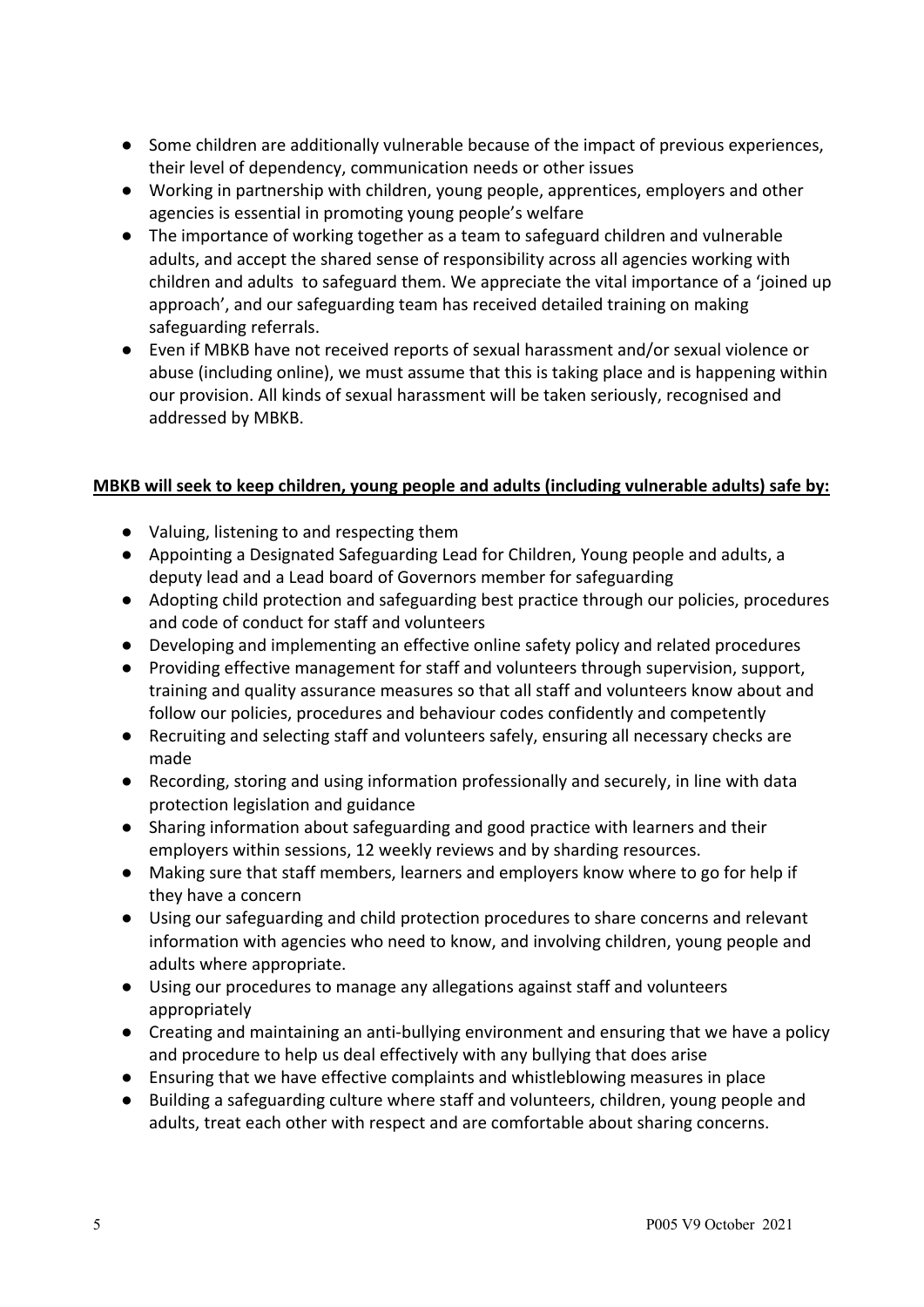# **Reporting Safeguarding Concerns and how they will be dealt with**

In the case that you have concerns relating to safeguarding or the welfare of an individual, please follow the steps below.

- Complete an L007 Safeguarding Incident Report form, detailing all of your concerns. This may be concerns that have arisen from a direct disclosure, an indirect disclosure, concerns shared by another person with you or something you have witnessed.
- Make a detailed note of the date, time, place, what the person said, did and your questions etc on the L007 report form. Include exact quotes where possible. Information should be recorded as soon as possible to ensure accuracy. Staff should not investigate concerns or allegations themselves but should report them immediately to the Designated safeguarding Lead (or deputy in their absence)
- Safeguarding Incident Report forms must be passed onto the DSL within 24 hours. Particular attention may have to be given to those with speech impediments, as these can make communication difficult. In addition, this applies to people whose first language is not English and it is important to consider any cultural differences when a disclosure is made.

If a direct disclosure is made:

- Listen carefully and stay calm
- Do not interview the person, but question normally and without pressure in order to be sure that you understand what they are telling you.
- Do not put words into the person's mouth.
- Reassure the person that, by telling you, they have done the right thing.
- Inform the person that you must pass the information on, but that only those that need to know about it will be told, for example, the designated safeguarding lead and any potential witnesses. Never promise to keep it a secret.

MBKB's safeguarding team will review the L007 Safeguarding Incident Report Form and take the appropriate action, whether that be making a referral to an external agency or providing inhouse support.

If you think a child or young person is at risk or being abused or neglected, you can also contact the children's social care team at their local council. If you do not know where they live, contact your local council's team, the NSPCC or the Police for advice. Use the link below to find the appropriate safeguarding partner in the child's local area.

#### https://www.gov.uk/report-child-abuse-to-local-council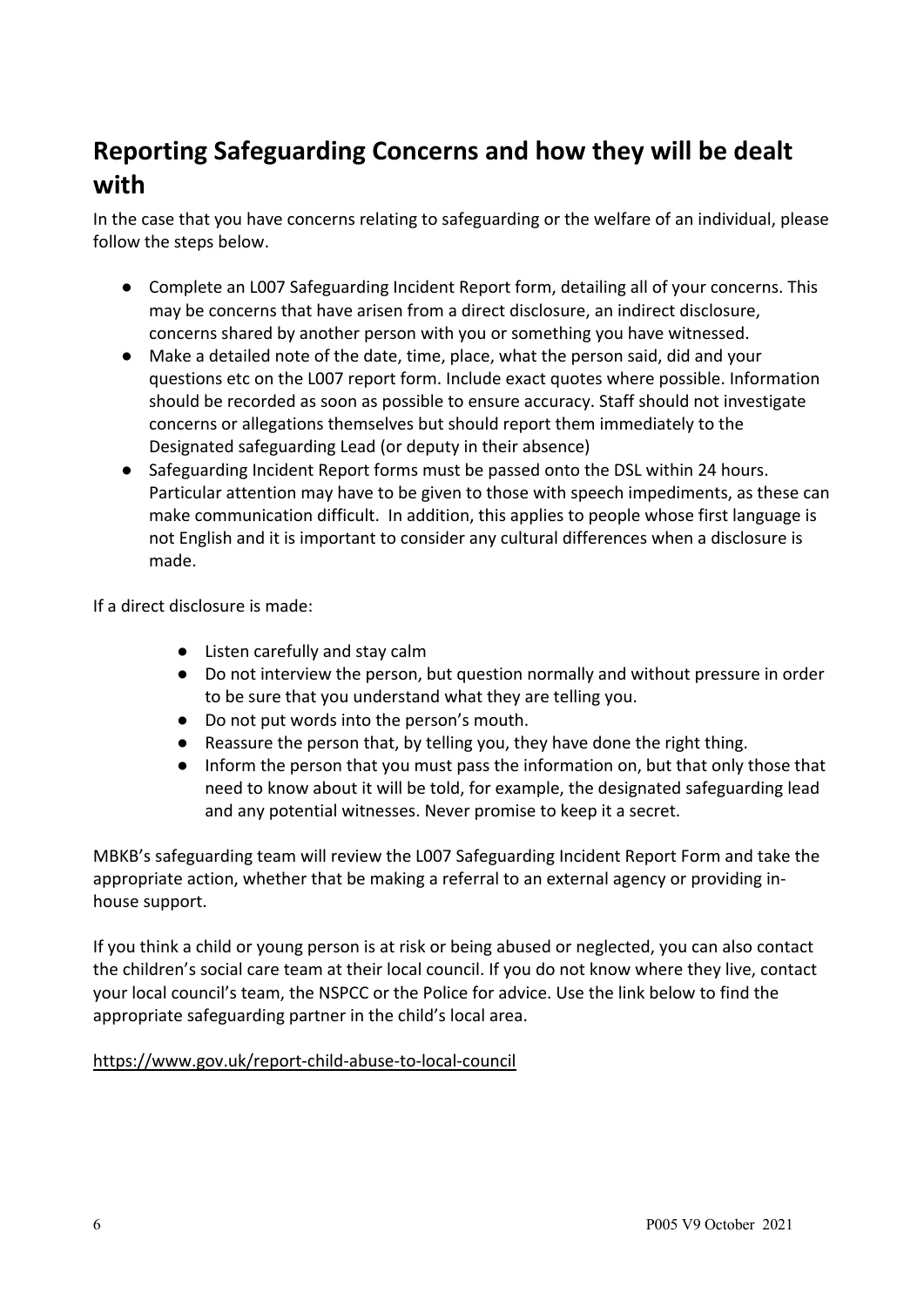# **How can our apprentices get support or guidance relating to safeguarding?**

Our apprentices are provided with the Safeguarding Team's details at enrolment and our team explain how the team can support the apprentice. The Safeguarding portfolio document, showing photos of the safeguarding team and contact details, is available on all learners' Smart Assessor portfolios and learners also have the safeguarding team's contact details on their Smart Assessor dashboard when they log in.

Throughout the program, at every 12 weekly progress review, we discuss safeguarding, giving examples relevant to that topic and questioning apprentices' and employers' understanding; We record these on our review documents. The safeguarding team produce a monthly Safeguarding and Prevent newsletter which outlines current affairs topics relating to safeguarding that can be discussed. This newsletter also includes 'localised' safeguarding issues in various regions of the UK, so that the tutor and learner can discuss and learn about concerns in their local area. In addition to this, safeguarding and welfare/wellbeing discussions are regularly embedded within sessions and opportunities to do so are seized.

Safeguarding knowledge and awareness are further checked by our Quality Assurance Team when they carry out observations and also by our customer surveys, the results of both these feed into our 360 degree monitoring.

#### **GDPR and data protection** (see also Data Policies P09 – P012)

MBKB will comply with GDPR and data protection act 2018 when sharing information relating to a disclosure or concern for welfare. We follow 7 golden rules for information sharing

- 1.Remember the Data Protection Act 2018 and GDPR are not a barrier to sharing information
- 2. Be open and honest
- 3. Seek advice
- 4. Share with consent where possible and appropriate
- 5. Consider safety and well-being
- 6. Necessary, proportionate, relevant, accurate, timely and secure
- 7. Keep a record

#### **Vulnerable Adults**

Who is a Vulnerable Adult? - The broad definition of a 'vulnerable adult' referred to in the 1997 Consultation Paper Who decides? Issued by the Lord Chancellor's Department, is a person: 'who is or may be in need of community care services by reason of mental or other disability, age or illness; and who is or may be unable to take care of him or herself, or unable to protect him or herself against significant harm or exploitation". It must not be forgotten, however, that any adult could potentially be the victim of abuse.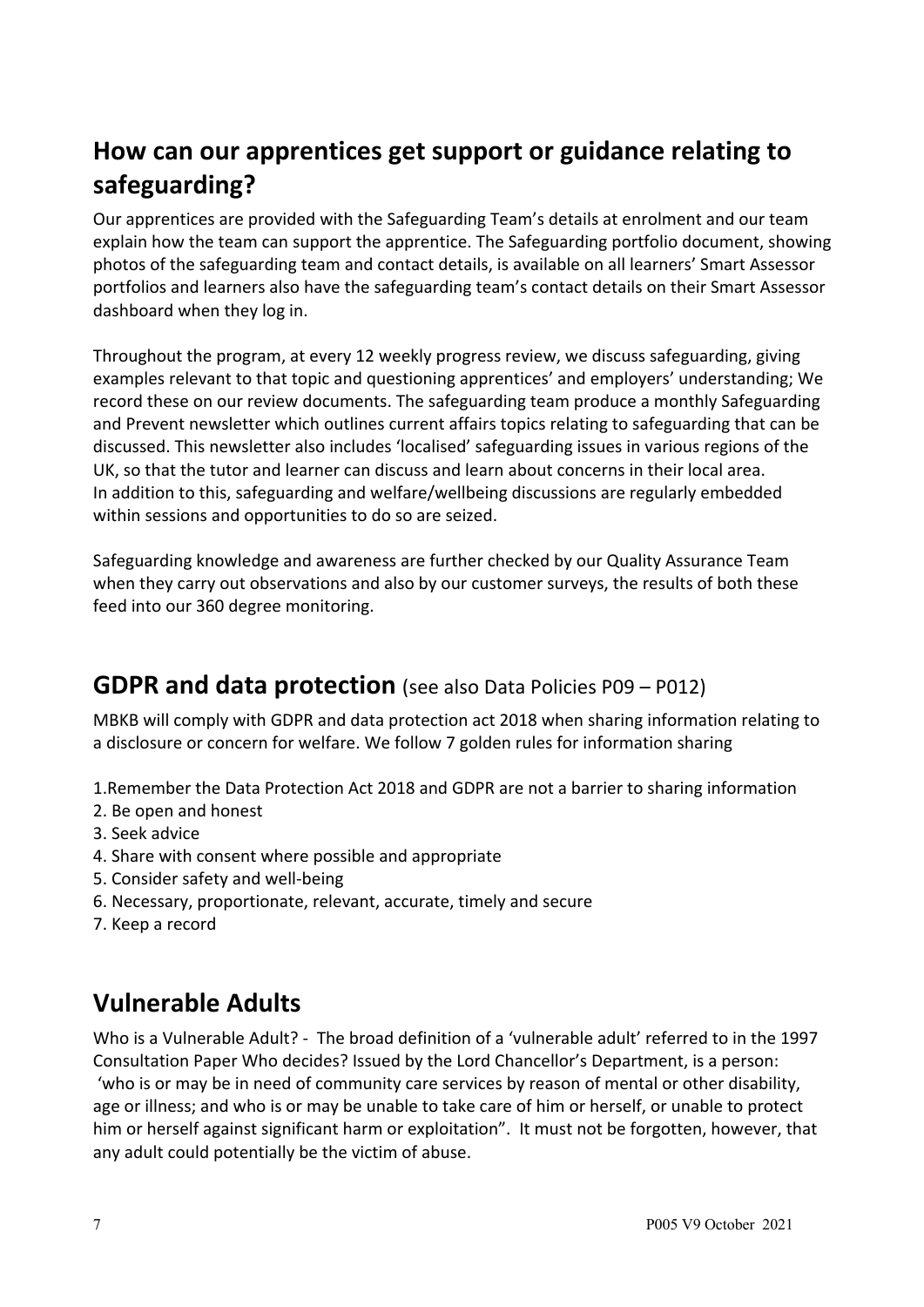All MBKB learners complete a 'barriers to progress' checklist as part of their induction ,and embedded within this, are factors that would indicate if the learner is vulnerable. Should a learner be rated as amber or green, the tutor discusses this with the learner on their first session and the Safeguarding team are notified so that the appropriate support is provided, including safeguarding referrals where necessary.

#### **Learner Absence**

At MBKB we are aware that unexplained and lengthy absences from the workplace, teaching sessions or pre-arranged meetings need investigating, and they could be an indication of a safeguarding or welfare issue. We ask that employers notify us of any unexplained learner absence from work, and also that tutors follow up missed sessions with the employer. Any concerns are to be reported to the Safeguarding team within 48 hours so that they can make contact with the learner. If contact is made, the safeguarding team will work with the learner, and employer where necessary, to provide support, and signpost or make an external referral where necessary. In the event that the learner cannot be contacted by their employer nor MBKB, their next of kin will be contacted to check on their welfare.

## **Contact Details**

Designated Safeguarding Lead/ Safeguarding Manager Name: Katie Biggs Phone: 07940353947 Email: Katie@mbkbgroup.com

Deputy Safeguarding lead(s) Name: Danni Northall Phone: 07957220374 Email: Dani@mbkbgroup.com

Name: Julie Fellows Phone: 07432315672 Email: Julie@mbkbgroup.com

Board of Governors Member for Safeguarding Name: David Guy Email: dg@mbkbgroup.com

NSPCC Helpline 0808 800 5000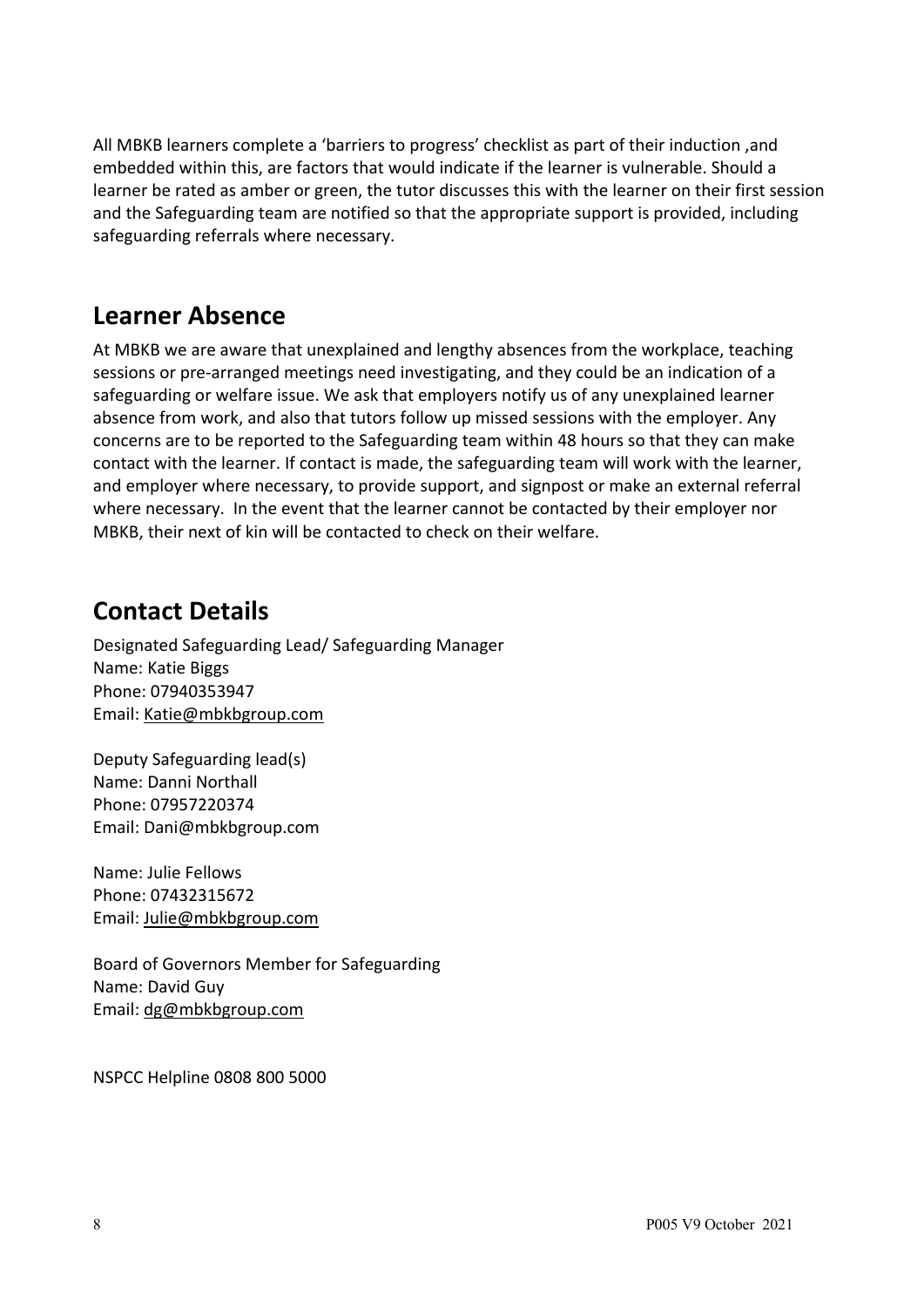# **IT Acceptable Use**

It is the responsibility of all users of MBKB's IT equipment and any learners accessing their employer's IT equipment to read and understand this policy.

This policy applies to all MBKB learners undertaking training.

MBKB retain the right to deny access to their IT equipment if this policy is not adhered to.

For clarification, IT equipment refers to all and any electronic device, equipment, facility, programme, resource or system provided by MBKB for learners and/or staff to use.

#### **Purpose**

Digital technologies have become fundamental to the lives of all people, both within and outside of training. These technologies are useful tools, which open up new opportunities. These technologies can fuel discussions, encourage creativity and enable effective learning. Learners are entitled to safe internet access at all times.

This Acceptable Use Policy is intended to ensure:

- That learners will be responsible users and stay safe while using the internet and other digital technologies for educational, personal and recreational use.
- That MBKB systems and users are protected from accidental or deliberate misuse that could put the security of the systems and users at risk.
- That IT equipment is used in a safe way, adhering to and bearing in mind The Prevent Duty and statutory safeguarding legislation.

MBKB will ensure that students have good access to digital technologies to enhance their learning and will, in return, expect our learners to agree to be responsible users.

This policy has been written in line with our duty to safeguard our learners and to aid the process of preventing people being drawn into terrorism, as outlined in 'The counter terrorism and security act 2015'.

It also links to legislation such as 'malicious communications act 1988' and the 'computer misuse act 1990'.

#### **Acceptable use**

When learners are using devices (whether within a training session, at their place of work or elsewhere) that have been provided or made available to them by MBKB and when learners are using their own devices within training and their workplace they should:

- 1. Not log on to another user's account
- 2. Not send or post electronic communications (including on social networking sites, blogs, Twitter, Facebook etc.) which are offensive, involve bullying, defamatory or bring MBKB or their employer into disrepute;
- 3. Only store and access appropriate and legal material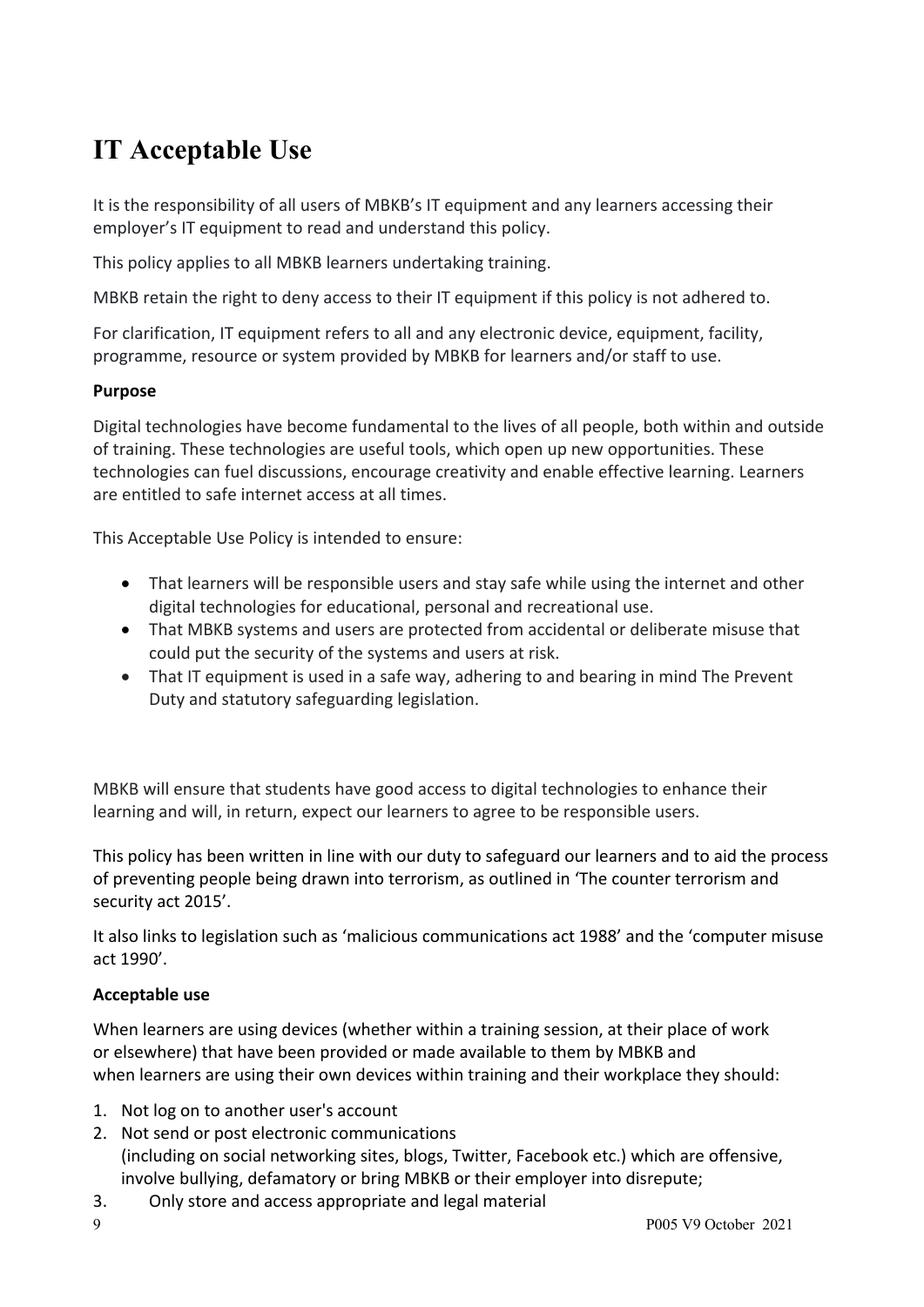- 4. Not attempt to spread viruses
- 5. Not run any hacking, encryption or other system tools
- 6. Upload or download pirated music, videos or software
- 7. Breach another person's copyright or other intellectual property rights
- 8. Disclose to a third party the personal details of any other person without their consent

9. Upload, download, install or attempt to run any software that has not been approved by MBKB

10. Alter the settings of MBKB IT equipment or make other changes which render the equipment unusable by others

11. Purchase goods or services over the internet using MBKB IT equipment or facilities.

We remind all learners that they are responsible for all data that exists in their file storage areas (including cloud storage), emails and on personal devices. We also remind learners to ensure they are in full compliance with all our policies, but specifically the related ones listed here.

- Safeguarding
- Prevent
- Social Media and E-safety
- Data Protection
- Data Retention
- Privacy Notice

#### **Internet safety**

When using the internet learners should:

- 1. Only access appropriate sites
- 2. Immediately report to their tutor or employer if they see or read anything they are uncomfortable with
- 3. Never give out personal information about themselves or others (including passwords)
- 4. Never arrange to meet anyone they don't know
- 5. Never open e-mails sent by someone they don't know
- 6. Only access or share other people's files or pictures with their permission; and
- 7. Not download copyrighted materials which have not been paid for (including music and videos).

#### **MBKB commitment**

As part of all training that MBKB offers, learners are asked to undertake four education and training foundation modules which cover the topics of radicalisation and extremism, staying safe online, what to trust and fundamental British Values. We carry out regular teaching and learning relating to online safety and have a dedicated safeguarding and welfare team to support learners with any issues relating to E-safety or other safeguarding matters.

MBKB online material, including teaching resources, is reviewed and monitored by the CEO and DSL, and E-Safety is embedded through safeguarding discussions in sessions and reviews.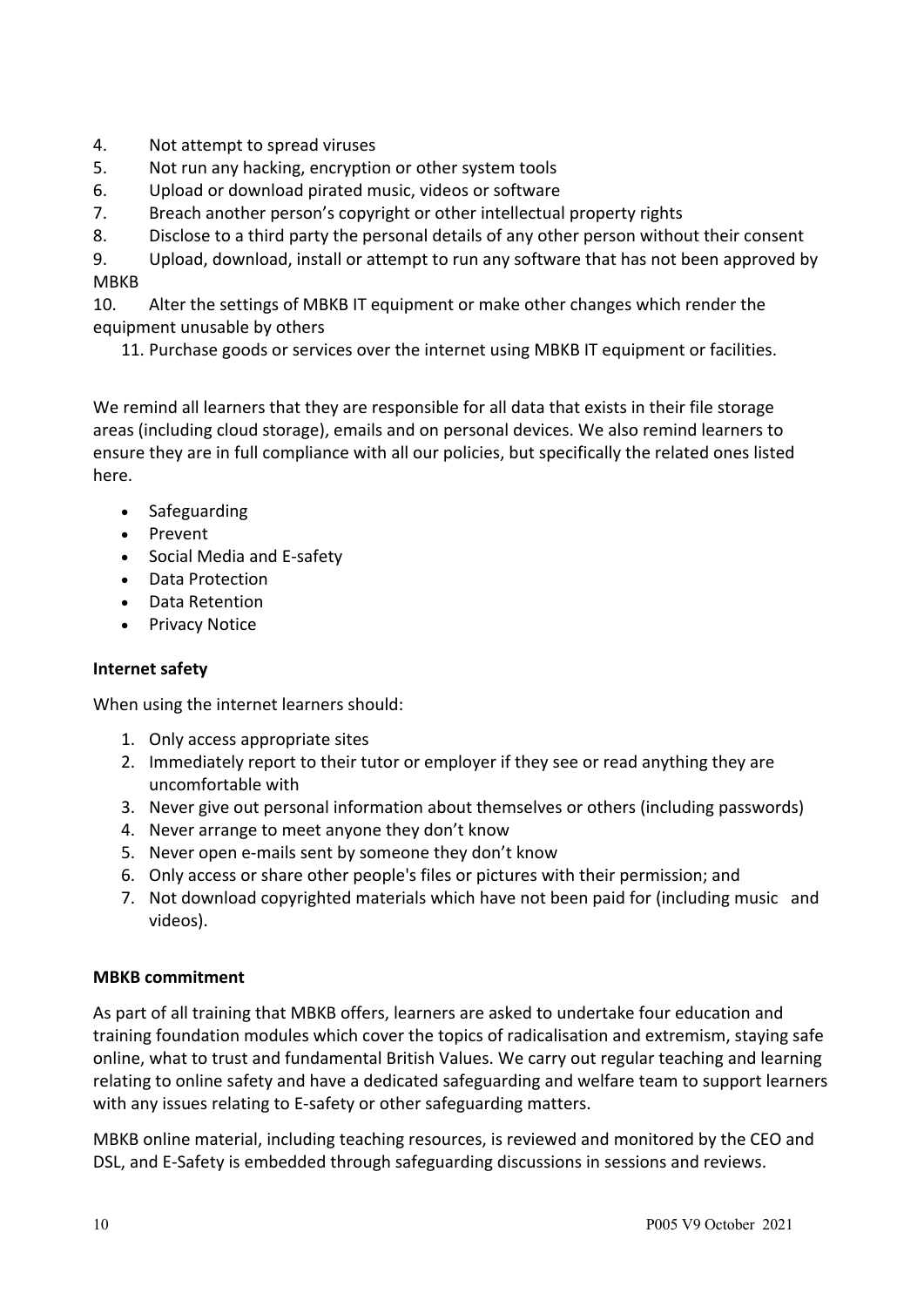# **Types of abuse**

# **Physical Abuse**

This may include 'hitting, slapping, pushing, kicking, misuse of medication, restraint or inappropriate sanctions'. 'Physical harm may also be caused when a parent or carer feigns the symptoms of, or deliberately causes ill health to a child whom they are looking after. This situation is commonly described using terms such as factitious illness by proxy or Munchausen syndrome by proxy.' According to NSPCC, Physical abuse symptoms include:

- bruises
- broken or fractured bones
- burns or scalds
- bite marks.

It can also include other injuries and health problems, such as:

- scarring
- the effects of poisoning, such as vomiting, drowsiness or seizures
- breathing problems from drowning, suffocation or poisoning.

Head injuries in babies and toddlers can be signs of abuse so it's important to be aware of these. Visible signs include:

- swelling
- bruising
- fractures
- being extremely sleepy or unconscious
- breathing problems
- seizures
- vomiting
- unusual behaviour, such as being irritable or not feeding properly

#### **Sexual Abuse**

This may include 'rape and sexual assault or sexual acts to which the vulnerable adult has not consented or could not consent or was pressured into consenting.' Sexual abuse also includes forcing a person to look at pornographic materials taking indecent photographs. There are two types of sexual abuse- contact and non contact.

Contact abuse is where an abuser makes physical contact with a child. This includes:

- sexual touching of any part of a child's body, whether they're clothed or not
- using a body part or object to rape or penetrate a child
- forcing a child to take part in sexual activities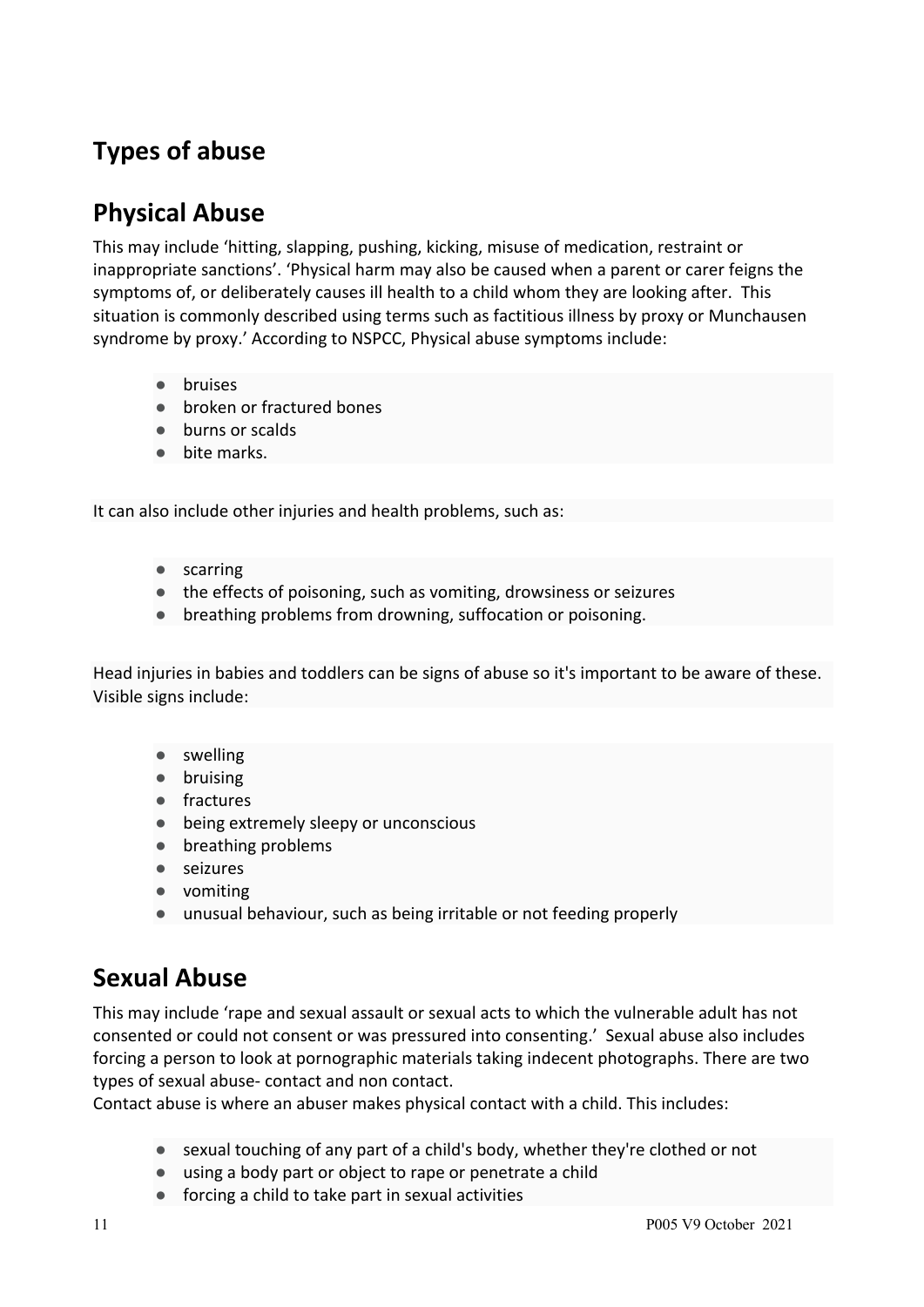making a child undress or touch someone else.

Contact abuse can include touching, kissing and oral sex – sexual abuse isn't just penetrative.

Non-contact abuse is where a child is abused without being touched by the abuser. This can be in person or online and includes:

- exposing or flashing
- showing pornography
- exposing a child to sexual acts
- making them masturbate
- forcing a child to make, view or share child abuse images or videos
- making, viewing or distributing child abuse images or videos
- forcing a child to take part in sexual activities or conversations online or through a smartphone.

Indicators may include:

- Avoiding being alone with or frightened of people or a person they know
- Using sexual language or displaying behaviours you wouldn't expect them to know
- Frequent nightmares or bed wetting
- substance misuse (alcohol, drugs etc)
- Self harm behaviours
- changing in eating habits or an unhealthy relationship with food
- changes in mood.

If a child is being or has been sexually abused online, they might:

- spend a lot more or a lot less time than usual online, texting, gaming or using social media
- seem distant, upset or angry after using the internet or texting
- be secretive about who they're talking to and what they're doing online or on their mobile phone
- have lots of new phone numbers, texts or email addresses on their mobile phone, laptop or tablet.

Sexual harassment, violence and abuse - All harmful sexual behaviour is unacceptable, and we recognise that even if we do not have specific reports of this, we must assume that this is taking place. This type of abuse will be categorised under peer-on-peer abuse if the perpetrator and victims are both under the age of 18.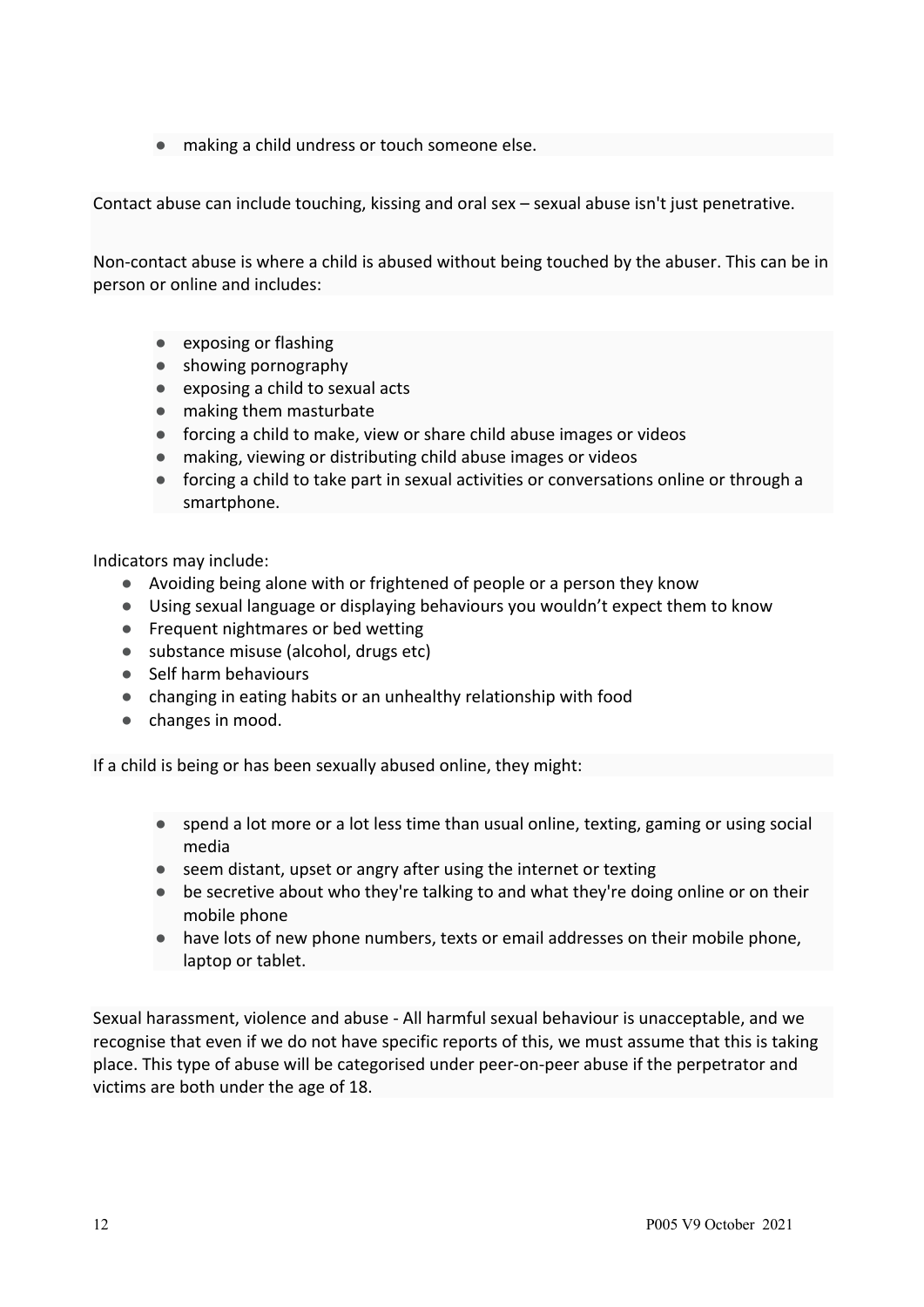The term 'peer-on-peer' sexual abuse includes:

- Sexual violence, such as rape, assault by penetration and sexual assault
- Sexual harassment, such as sexual comments, remarks, jokes and online sexual harassment, which may be stand-alone or part of a broader pattern of abuse
- Upskirting, which typically involves taking a picture under a person's clothing without them knowing, with the intention of viewing their genitals or buttocks to obtain sexual gratification, or to cause the victim humiliation, distress, or alarm
- Sexting (also known as 'youth-produced sexual imagery')

Behaviours widely experienced by children and young people online include:

- Receiving unsolicited explicit photographs or videos
- Sending, or being pressured to send, nude and semi-nude photographs or videos ('nudes')
- Being sent or shown solicited or unsolicited online explicit material, such as pornographic videos
- Typical platforms for sharing material between peers tended to be WhatsApp or Snapchat.

#### **Emotional/Psychological**

This may include threats of harm or abandonment, deprivation of contact, humiliation, blaming, controlling, intimidation, coercion, harassment, verbal abuse, isolation or withdrawal from services or supportive networks.

Indicators may be:

- Using inappropriate language
- Struggling to control emotions
- seeming isolated
- lacking social skills
- have few or no friends
- being overly affectionate
- seeming unconfident/ embarrassed/ withdrawn/ low self esteem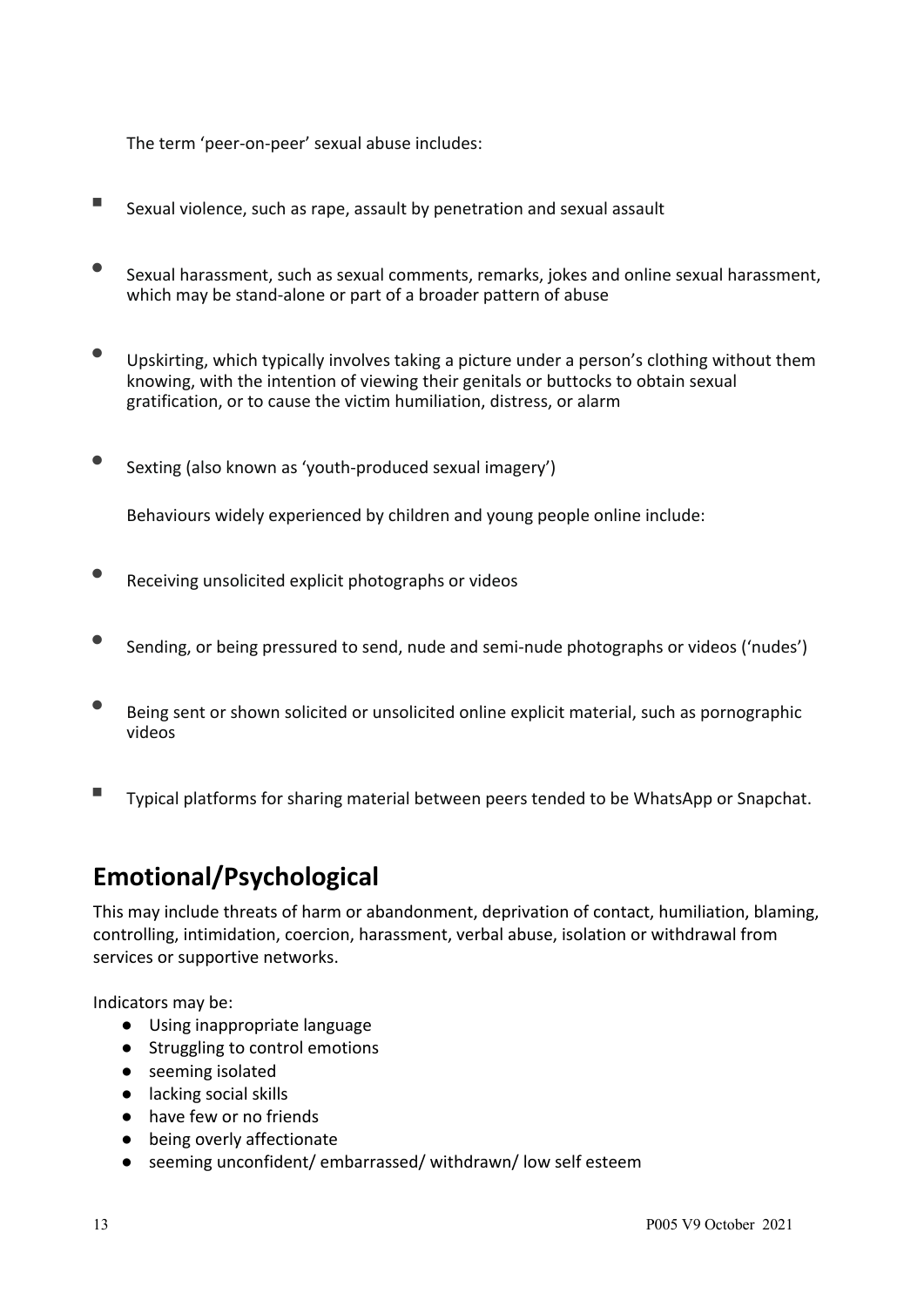#### **Financial or Material Abuse**

This may include 'theft, fraud, exploitation, pressure in connection with wills, property or inheritance or financial transactions, or the misuse of misappropriation of property, possessions or benefits.'

Indicators may include:

- unexplained money loss
- lack of money to pay for essentials such as food, bills and rent
- Inability to access or check bank accounts and bank balance
- Changes or deterioration in standards of living e.g., not having items or things they would usually have
- Unusual or inappropriate purchases in bank statements
- Isolation and withdrawal from friends and family
- Lack of things you'd expect someone to be able to afford e.g., TV, grooming items, clothing

#### **Neglect and Acts of Omission**

This may include 'ignoring medical or physical care needs, failure to provide access to appropriate health, social care of educational services, the withholding of the necessities of life, such as medication, adequate heating and nutrition.'

Indicators of neglect may include:

- poor appearance or poor hygiene
- appearing withdrawn
- health issues or slow development
- changes in behaviour such as becoming depressed, angry, clingy, obsessive behaviours
- appearing hungry all the time
- Malnutrition
- unsafe living conditions
- untreated medical issues
- inadequate clothing

## **Self-neglect**

Self-neglect is ignoring one's own basic needs. Common signs of self-neglect include poor personal hygiene, little regard for general health and a proclivity towards hoarding or other such obsessional behaviours.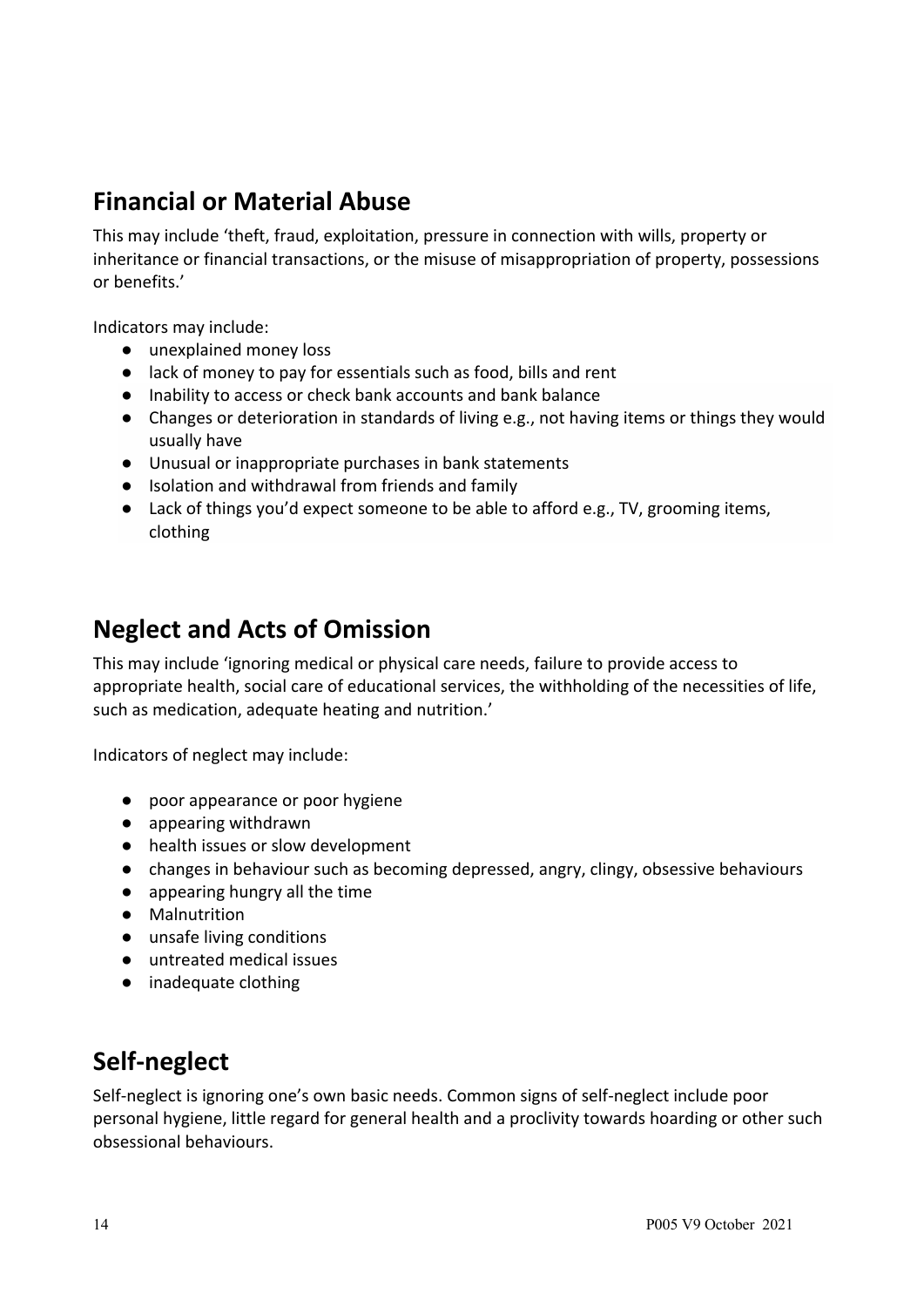Indicators may include:

- Poor hygiene
- Malnutrition
- unsafe living conditions
- untreated medical issues
- inadequate clothing

#### **Discriminatory Abuse**

This may include abuse, bullying and harassment based on the individual's age, sex, disability, religion, race or ethnicity or sexual orientation.' Some of the recognised signs of discriminatory abuse might be very similar to emotional and psychological abuse.

Indicators may include:

- The person appearing withdrawn and isolated
- Expressions of anger, frustration, fear, or anxiety
- Lack of respect shown to an individual
- Signs of a sub-standard service being offered to a person
- Repeated exclusion from rights afforded to citizens such as health, education, employment

## **Organisational Abuse**

This type of abuse involves an abuse of power and comes from those who should be offering a safe and nurturing environment. It includes neglect and poor care practice within an institution or specific care setting. This may range from one off incidents to on-going ill-treatment.

Indicators may include:

- An unsafe, unhygienic, or overcrowded environment.
- A strict or inflexible routine.
- Lack of privacy, dignity, and respect for people as individuals.
- Withdrawing people from community or family contacts.
- No choice offered with food, drink, dress, or activities.
- No respect or provisions for religion, belief, or cultural backgrounds.
- Treating adults like children, including arbitrary decision-making.

## **Domestic Abuse**

This type of abuse is an incident or pattern of incidents of controlling, coercive, threatening, degrading and violent behaviour, including sexual violence, in the majority of cases by a partner or ex-partner, but also by a family member or carer. This is a very common type of abuse. It is a pattern of behaviour in any relationship that is used to gain or maintain power or control over an individual.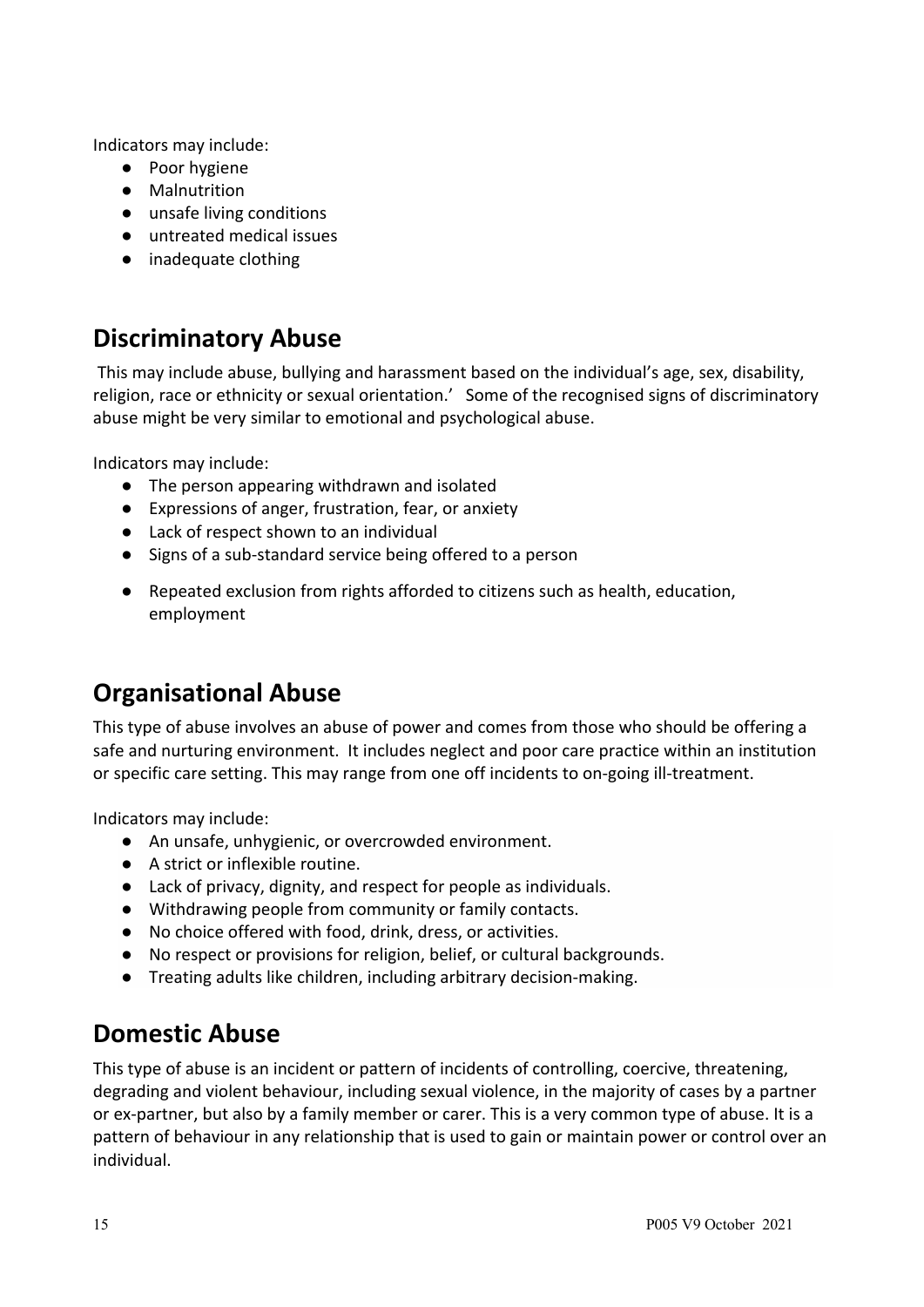Indicators may include:

- aggression or bullying
- anti-social behaviour, like vandalism
- anxiety, depression, or suicidal thoughts
- attention seeking
- bed-wetting, nightmares, or insomnia
- constant or regular sickness, like colds, headaches, and mouth ulcers
- drug or alcohol use
- eating disorders
- problems in school or trouble learning
- tantrums
- withdrawal.

## **Modern Slavery / Anti-Slavery**

This policy is made pursuant to s.54 of the Modern Slavery Act 2015 and sets out the steps that MBKB has taken and is continuing to take to ensure that modern slavery or human trafficking is not taking place within our business or supply chain. Modern slavery encompasses slavery, servitude, human trafficking and forced labour. MBKB has a zero-tolerance approach to any form of modern slavery. We are committed to acting ethically, with integrity and transparency in all business dealings and to putting effective systems and controls in place to safeguard against any form of modern slavery taking place within the business or our supply chain.

Indicators may include:

- They may look uneasy, unkempt, or malnourished.
- They may have untreated injuries.
- Someone paying for their travel
- Someone speaking for them
- Perhaps they are picked up and dropped off from work at unusual times
- They may not be sure of their own address
- When you change the way, you look at things, the things you look at change.

We operate a number of policies to ensure that we are conducting business in an ethical and transparent manner. This policy sets out the organisation's stance on modern slavery and explains how employees can identify any instances of this and where they can go for help.

1. Recruitment policy. We operate a robust recruitment policy, including conducting eligibility to work in the UK checks for all employees to safeguard against human trafficking or individuals being forced to work against their will.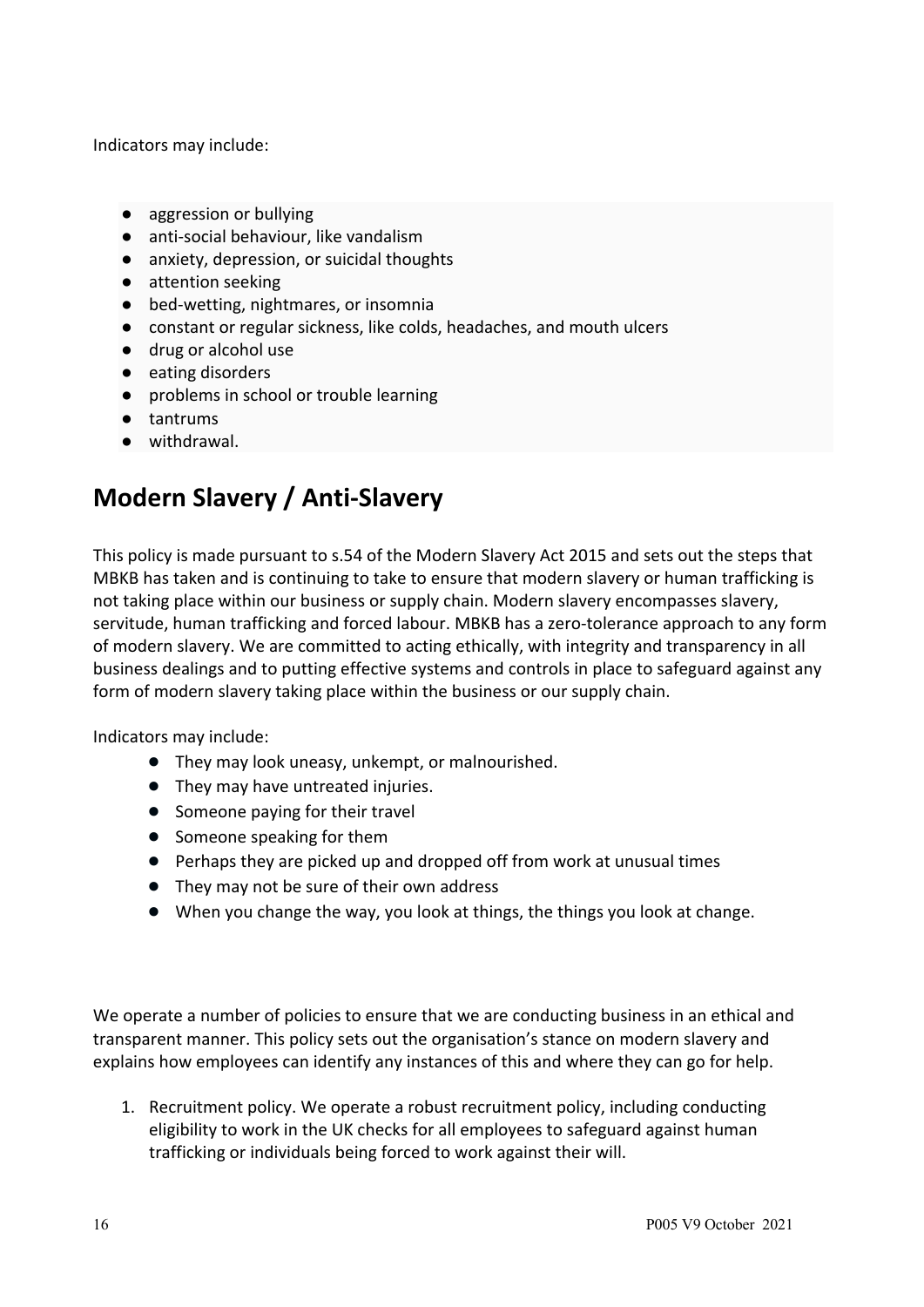2. We operate a whistleblowing policy so that all employees know that they can raise concerns about how colleagues are being treated, or practices within our business or supply chain, without fear of reprisals.

# **Our Employers and Safeguarding**

MBKB operates an Employer vetting policy, utilising the Organisational Needs and Policy Analysis (ONAPA) document and maintains a preferred list. We conduct due diligence on all employers and organisations before allowing them to become access to our training and services. This due diligence includes an online search to ensure that particular organisation has never been convicted of offenses relating to modern slavery [and on-site audits which include a review of working conditions]. Our anti-slavery policy forms part of our contract with all employers and organisations and they are required to confirm that no part of their business operations contradicts this policy. In addition to the above, as part of our contract with employers, we require that they confirm to us that; they pay their employees any prevailing minimum wage applicable and provided suitable working conditions, the must also adhere to all our policies, as outlined at sign up. We reserve the right to terminate the contract at any time should any instances of modern slavery come to light.

# **Fabricated/ Induced Illness**

Fabricated or induced illness (FII) is a form of child abuse where a parent or carer exaggerates or deliberately causes symptoms of illness in the child. It is also known as "Munchausen's syndrome by Proxy".

MBKB recognises this as a form of child abuse and team members are able to recognise and respond to concerns relating to this type of abuse.

# **Child Trafficking**

Child trafficking is a form of child abuse. It involves the recruiting, moving, receiving and harbouring of children with the purpose of exploiting them (HM Department for Education, 2011). Child trafficking is a form of modern slavery.

Children are trafficked for:

- child sexual exploitation
- criminal activity, including:
	- cannabis cultivation
	- street crime such as pickpocketing, begging and bag theft
	- moving drugs
	- benefit fraud
	- immigration fraud
	- selling pirated goods, such as DVDs
- forced marriage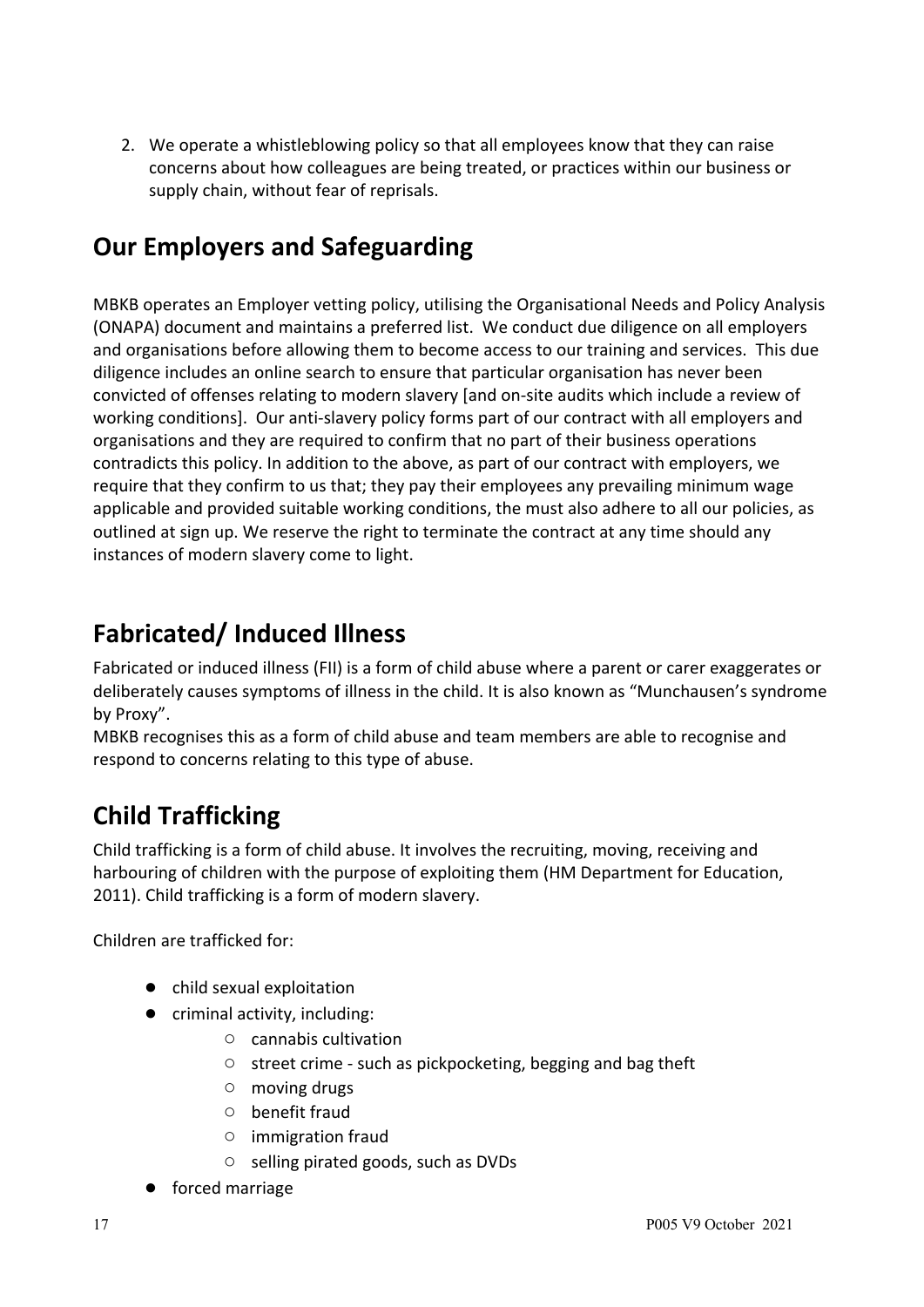- domestic servitude, including:
	- cleaning
	- childcare
	- cooking
- forced labour, including working in:
	- restaurants
	- nail bars
	- factories
	- agriculture
- illegal adoption
- unreported private fostering arrangements (for any exploitative purpose).

This list is not exhaustive and children who are trafficked are often exploited in more than one way. MBKB recognises child trafficking as a form of child abuse and takes steps to protect children who may be affected by it. Staff and volunteers are able to recognise and respond appropriately to the indicators of child trafficking

#### **Peer on peer abuse**

At MBKB we recognise that any type of abuse may not necessarily be perpetrated by an adult; Peer on peer abuse is when children or young people abuse other children or young people. It is important this is not seen as 'banter' or less serious as abuse perpetrated by adults. This is most likely to include, but may not be limited to:

• bullying (including cyberbullying);

• physical abuse such as hitting, kicking, shaking, biting, hair pulling, or otherwise causing physical harm;

• sexual violence, such as rape, assault by penetration and sexual assault;

• sexual harassment, such as sexual comments, remarks, jokes and online sexual harassment, which may be stand-alone or part of a broader pattern of abuse;

• upskirting, which typically involves taking a picture under a person's clothing without them knowing, with the intention of viewing their genitals or buttocks to obtain sexual gratification, or cause the victim humiliation, distress or alarm;

- sexting (also known as youth produced sexual imagery); and
- initiation/hazing type violence and rituals. (KCSIE 2019)

MBKB recognise peer on peer abuse as a form of child abuse and takes steps to protect children who may be affected by it. Staff and volunteers are able to recognise and respond appropriately to the indicators of peer on peer abuse.

#### **Honour Based Violence**

These types of violent acts are committed to protect or defend the honour of a family and can involve many different types of abuse. HBV may include FGM, breast ironing and forced marriage. Breast ironing is where young pubescent females have their breasts ironed or flattened down using heated objects in the view that this will protect them from harm such as abduction,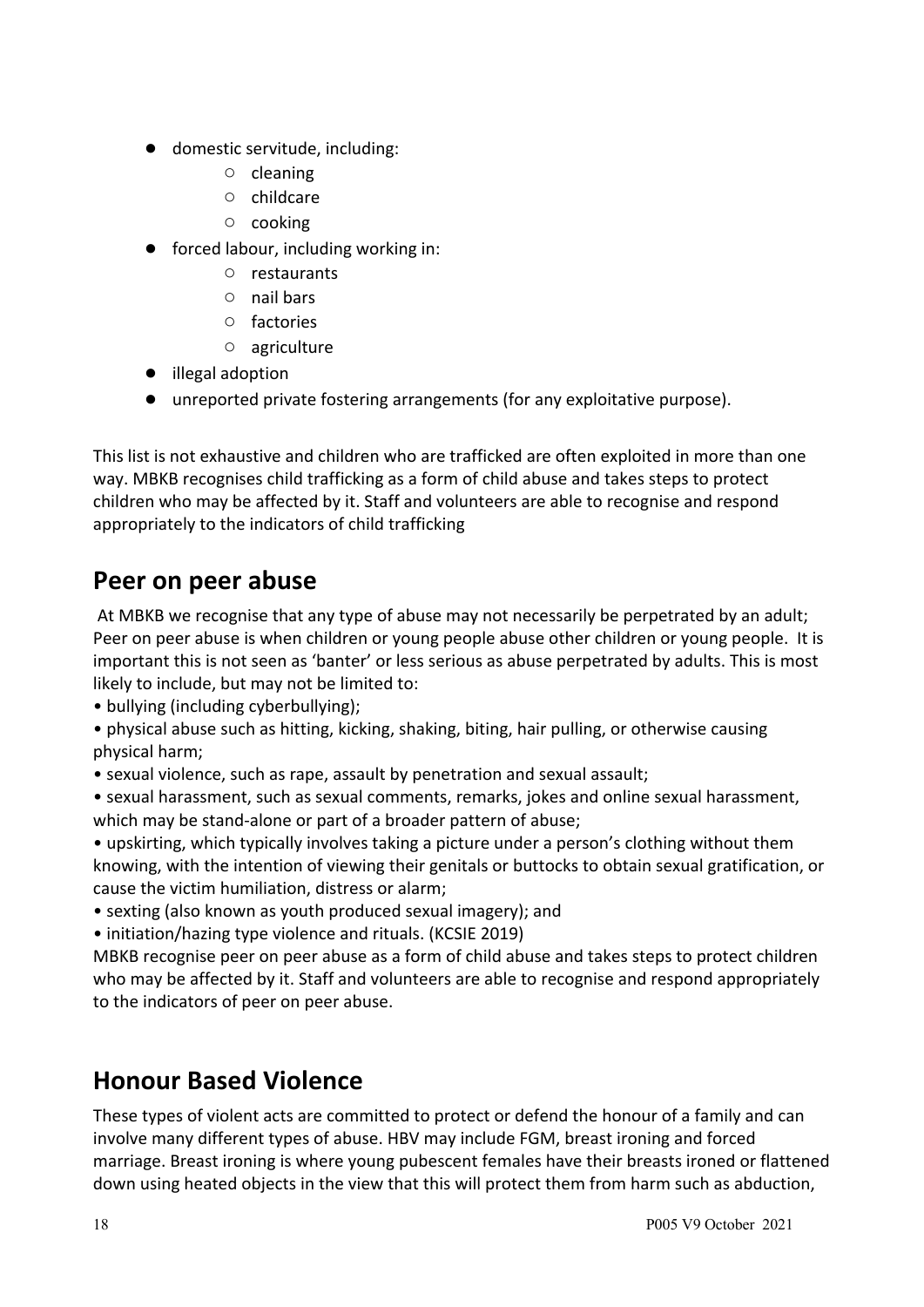rape and sexual harassment. Both FGM and breast ironing are harmful cultural practices and are child abuse. If an MBKB staff member suspects HBV or any other forms of abuse, they are to follow the reporting procedures outlined within the 'reporting safeguarding concerns' section of this policy.

MBKB recognises that forced marriage is illegal and takes steps to protect individuals affected by it. MBKB team members are able to recognise and respond appropriately to any concerns about forced marriage.

## **FGM - Female Genital Mutilation**

Female genital mutilation (FGM) is the partial or total removal of the external female genitalia for non-medical reasons. It's also known as female circumcision or cutting. FGM is often performed by someone with no medical training who uses instruments such as a knife, scalpel, scissors, glass or razor blade. Children are rarely given anaesthetic or antiseptic treatment and are often forcibly restrained.

FGM is recognised as a form of abuse and MBKB takes steps to protect those at risk. All staff and volunteers know how to identify and respond to concerns about FGM and tutors understand their mandatory duty to report FGM.

MBKB proactively raise awareness of FGM amongst team members, volunteers, learners and employers.

## **Child sexual exploitation**

Child sexual exploitation (CSE) is a type of child sexual abuse. It occurs where an individual or group takes advantage of an imbalance of power to coerce, manipulate or deceive a child or young person under the age of 18 into sexual activity (Department for Education, 2017; NIdirect, 2018; Scottish Government, 2018; Wales Safeguarding Procedures Project Board, 2019).

Children and young people in sexually exploitative situations and relationships are persuaded or forced to perform sexual activities or have sexual activities performed on them in return for gifts, drugs, money or affection. CSE can take place in person, online, or using a combination of both.

MBKB recognises child sexual exploitation as a form of child abuse and takes steps to protect children affected by it. MBKB staff and volunteers are able to recognise and respond appropriately to concerns about child sexual exploitation.

## **Covid-19 safeguarding update**

MBKB are taking steps to ensure that our team, learners, employers and anyone else we come into contact with are kept as safe as possible. In an attempt to limit the spread of the virus, the majority of work concerning MBKB, including apprenticeship and management meetings, are